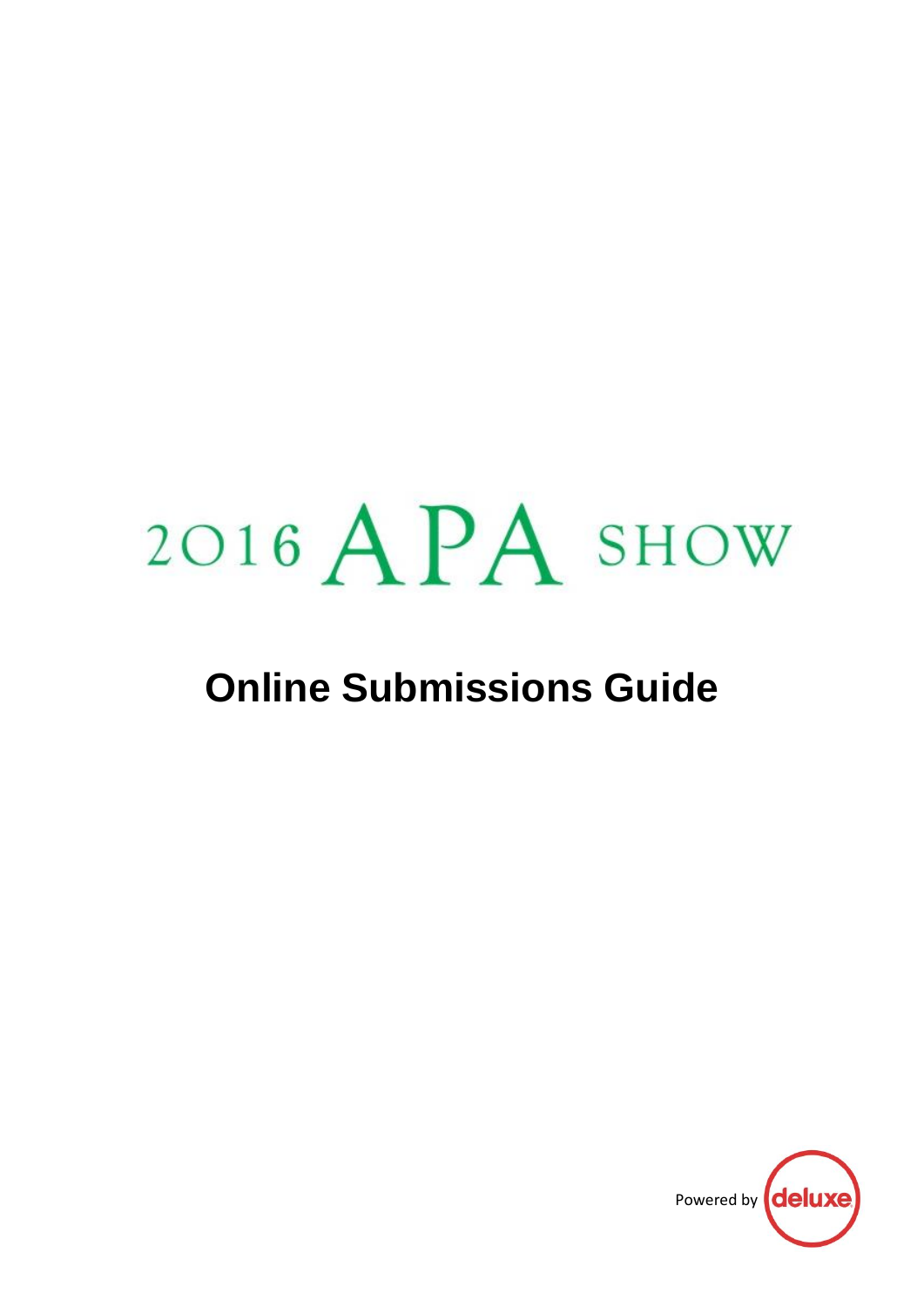This guide will walk you through the steps required to submit your entries online for the APA Show.

Begin by using your web browser to navigate to [www.apashow.co.uk](http://www.apashow.co.uk/)

| 2016 $APA$ SHOW                                                                                                                                           |
|-----------------------------------------------------------------------------------------------------------------------------------------------------------|
| Support Log in<br>Login<br>Email:<br>圖<br>Password:<br>Log in<br>Remember Me<br><b>Click here for APA events</b><br>To register a new account, click here |
| Powered by                                                                                                                                                |

Click the link to register a new account, and then fill out the New User Account details.

|                               | <b>Register</b>             |    |                             |
|-------------------------------|-----------------------------|----|-----------------------------|
| <b>First Name:</b>            |                             | ×. |                             |
| Surname:                      |                             | ×. |                             |
| <b>Company:</b>               |                             | ×. |                             |
| <b>Email Address:</b>         |                             |    | ÷                           |
| <b>Confirm Email Address:</b> |                             |    | ÷                           |
| <b>Phone:</b>                 |                             |    | * (include country and area |
|                               | codes)                      |    |                             |
|                               | * Specifies mandatory field |    |                             |
|                               | <b>Submit</b>               |    |                             |

You will receive an email confirming that your account has been created and also giving notification of your password.

If you submitted an entry to IDEAS or the APA Show in a previous year then you will already be registered on the system. If this is the case, just use your existing password from last time, or click the "Forgotten Password Request" link to reset the password on your account.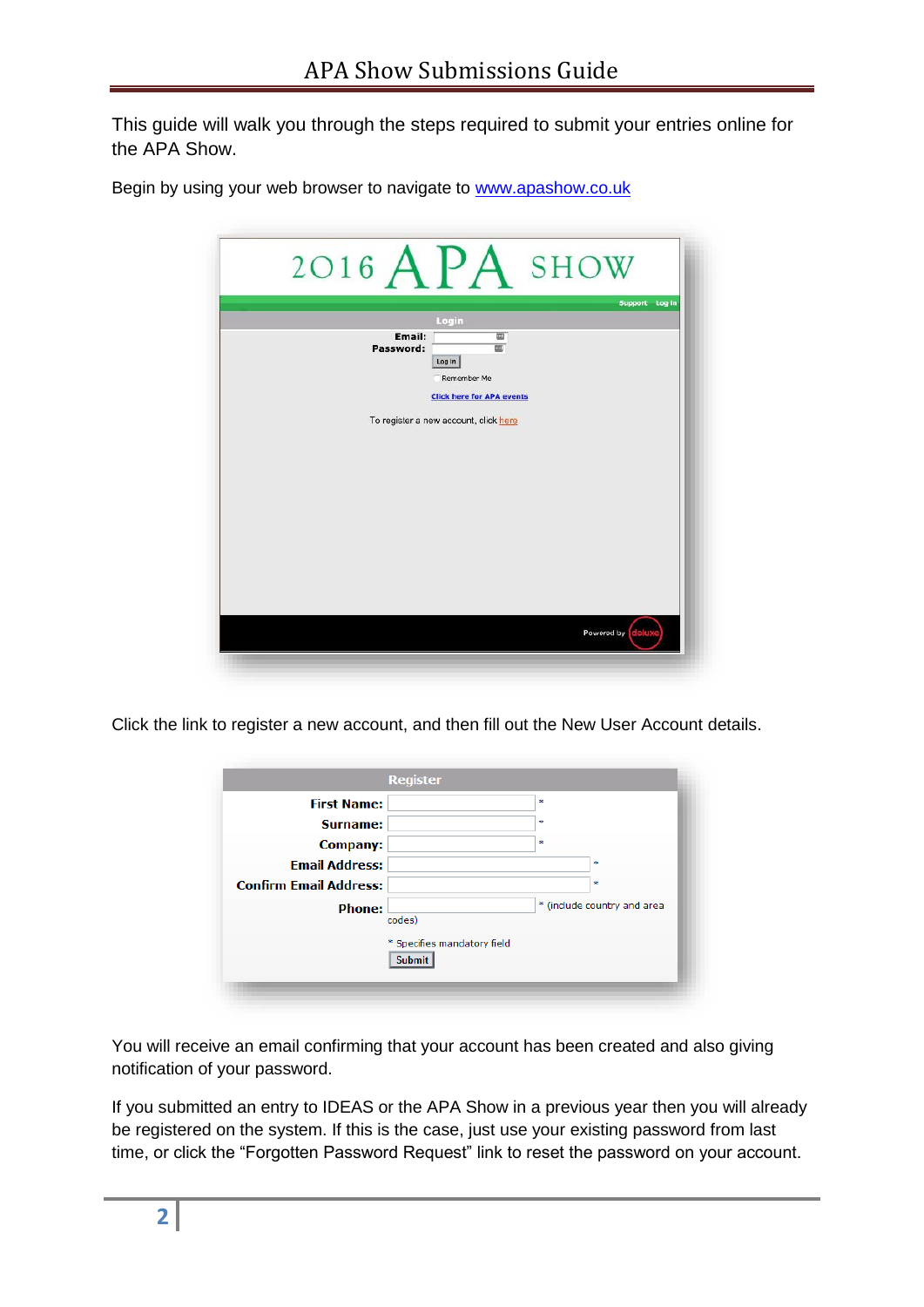Return to the home page and log in. You will be greeted by the APA site Information Page.



Select "Yes", then click "Next" to confirm you have read the entry requirements.

You can return to these requirements at any time by going to the "FAQ" tab.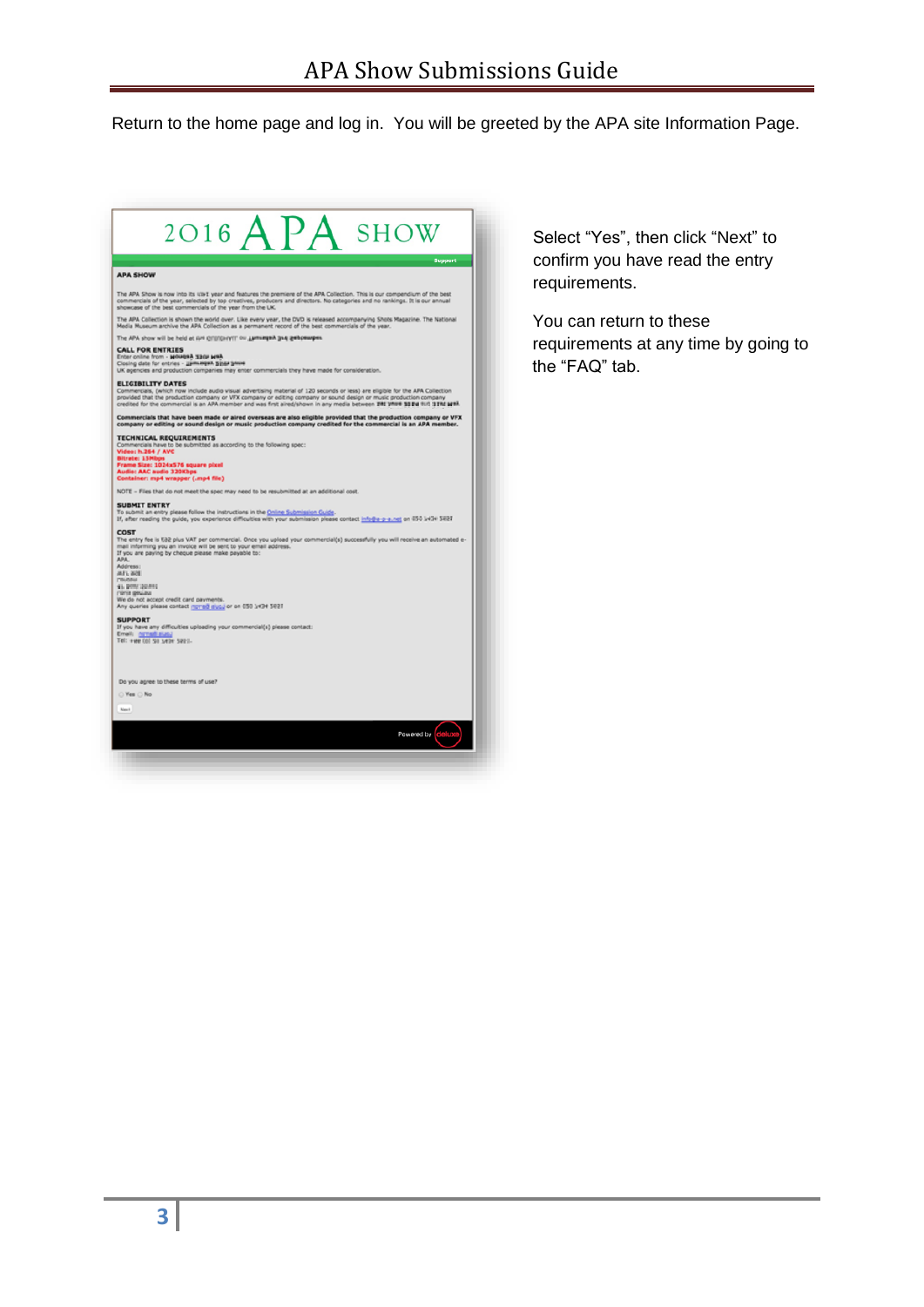You will be taken to the "My Content" screen.



If you haven't uploaded anything yet this screen will be blank, otherwise it will list the entries you have already uploaded to the site.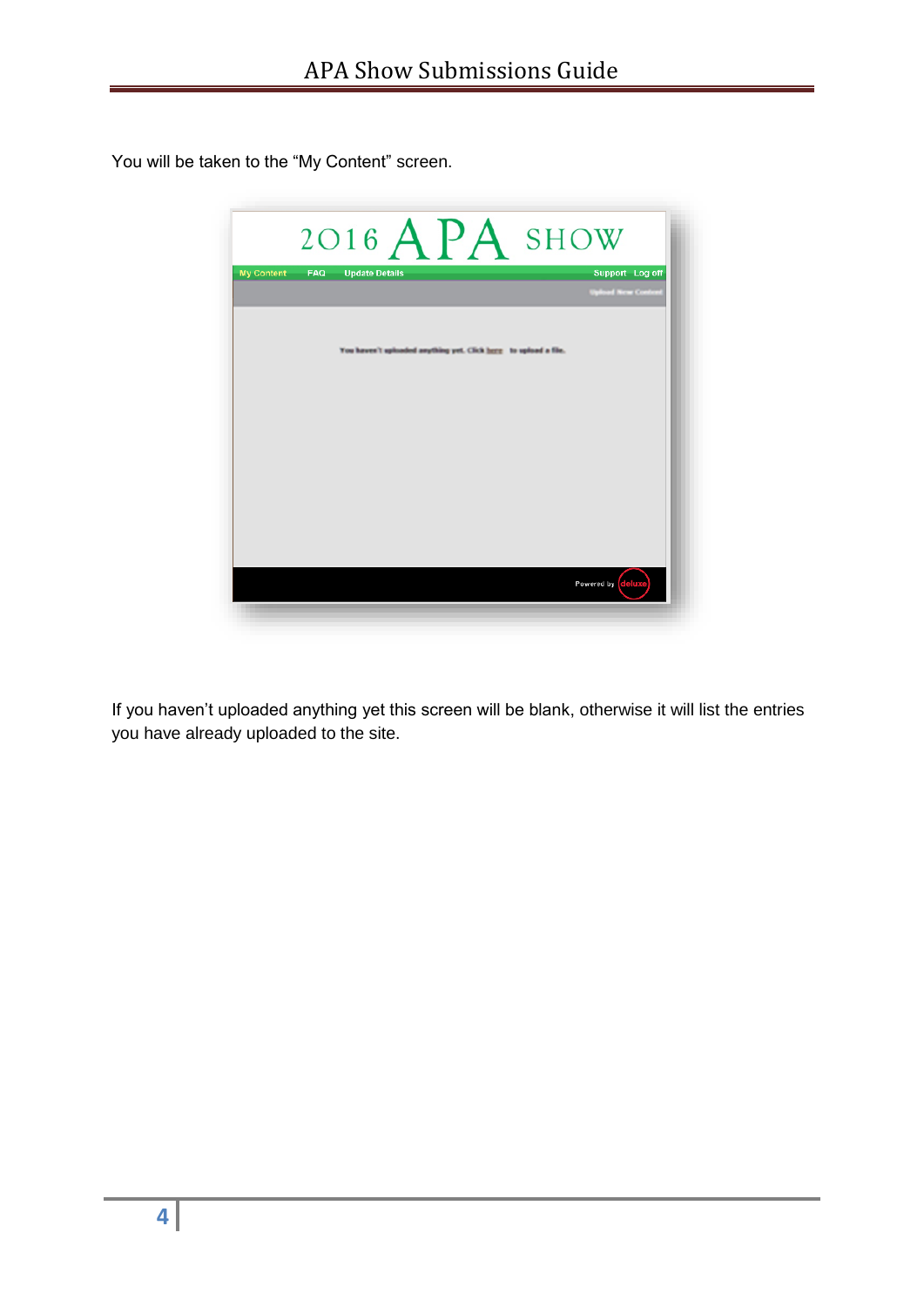To submit a file, click the "Upload New Content" link.

|                            | Please do not close this window during an upload                                                                                                                                            |   |
|----------------------------|---------------------------------------------------------------------------------------------------------------------------------------------------------------------------------------------|---|
| <b>Product:</b>            |                                                                                                                                                                                             | 車 |
| Title:                     |                                                                                                                                                                                             | 車 |
| <b>Production Company:</b> |                                                                                                                                                                                             | * |
| Director:                  |                                                                                                                                                                                             | * |
| <b>Ad Agency:</b>          |                                                                                                                                                                                             | 車 |
| <b>Agency Producer:</b>    |                                                                                                                                                                                             | * |
| <b>File to Upload:</b>     | Select                                                                                                                                                                                      |   |
|                            | Please ensure the file name does not contain any of the following character: $\setminus$ /:*?"<>!<br>* Specifies mandatory field<br>I confirm that the above details are correct.<br>Upload |   |

You must fill in all the fields, then click "Select" and browse for the file you want to upload.

Note if your material is currently being held on a service such as 'Beam' or 'Chillibean' you will first need to use those services to email yourself a copy of your file. Save this file to your local hard drive and then browse to it as above.

It is important that your file conforms to the specification in the entry requirements:

## **Video**

- h.264 / AVC 15Mbps
- 1024x576 square pixel
- $\bullet$  25fps

**Audio**

AAC audio 320Kbps

## **Container**

• mp4 wrapper (.mp4 file)

If you fail to supply a file with the correct specification and with good enough quality, you may be required to resubmit your material which will incur additional costs.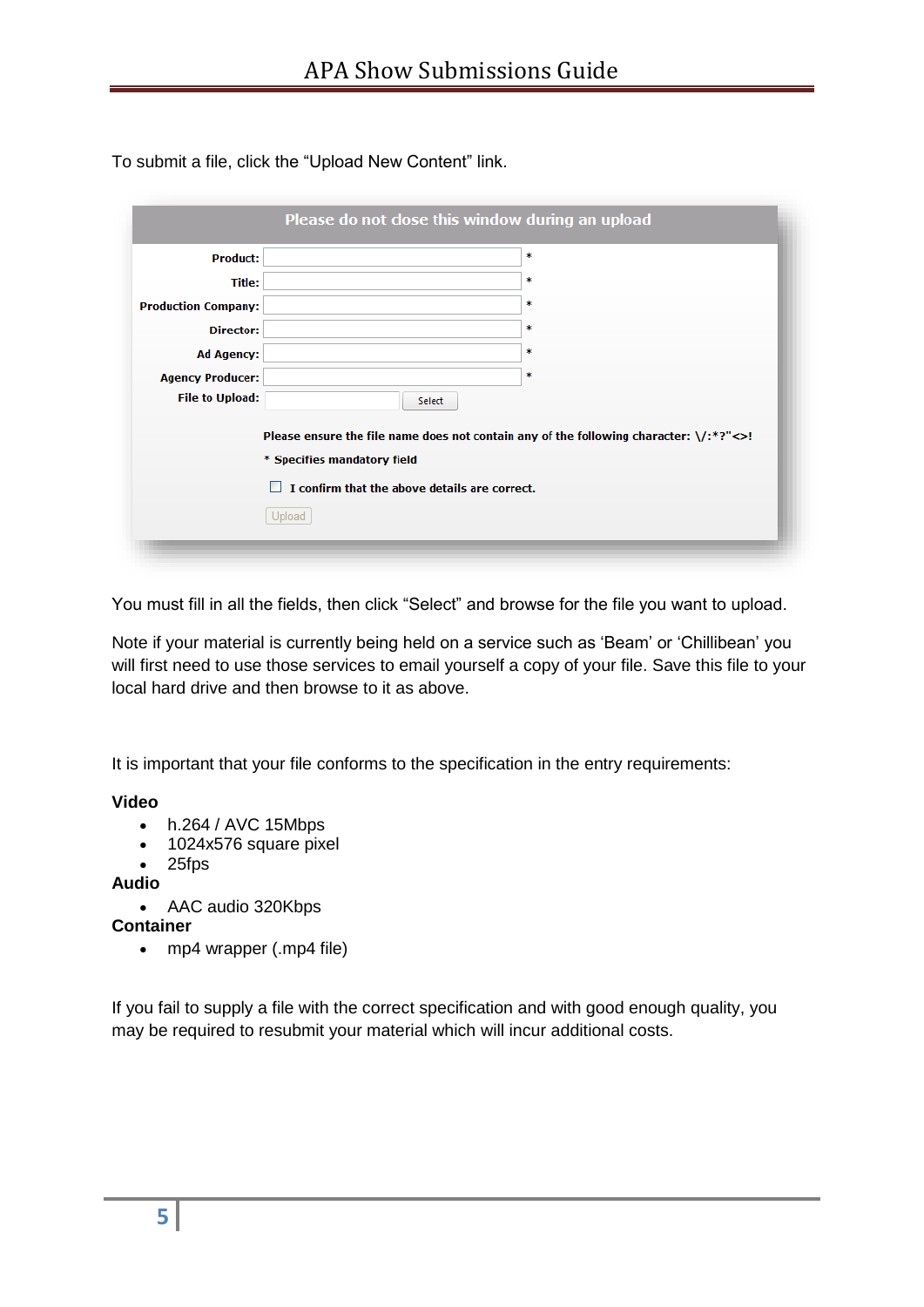Once uploaded, information about your clip is displayed in the My Content screen. Note that this system does not offer previewing of clips for submitting users.



You will receive a confirmation email to confirm that your file has been successfully uploaded.

Once received, your entry will be reviewed to ensure that the file meets the required spec and is of acceptable quality.

You will then receive a further email to confirm whether your entry has been approved. If it has not been approved, you should re-encode the file to the correct specification and try submitting again.

Note: The technical review will not happen immediately. It may take more than one working day. Technical approval confirms that the material you have submitted is good enough quality for viewing in the initial judging rounds. If your material does not conform to the technical requirements you may be contacted at a later date to resubmit your material even if it was initially approved at this stage.